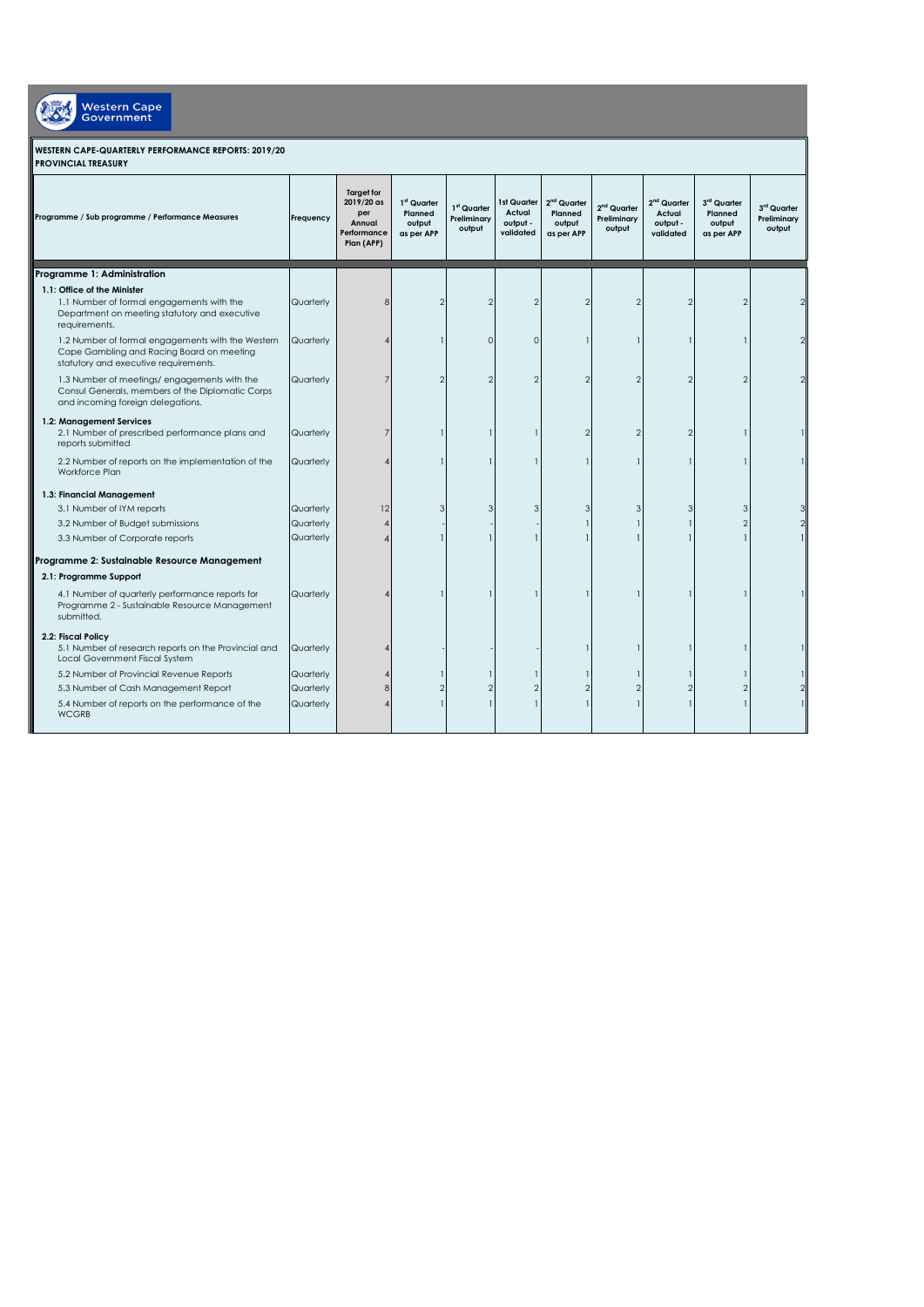| Programme / Sub programme / Performance Measures                                                      | Frequency | <b>Target for</b><br>2019/20 as<br>per<br>Annual<br>Performance<br>Plan (APP) | 1st Quarter<br>Planned<br>output<br>as per APP | 1 <sup>st</sup> Quarter<br>Preliminary<br>output | 1st Quarter<br>Actual<br>output -<br>validated | 2 <sup>nd</sup> Quarter<br>Planned<br>output<br>as per APP | $2nd$ Quarter<br>Preliminary<br>output | 2 <sup>nd</sup> Quarter<br>Actual<br>output -<br>validated | 3rd Quarter<br>Planned<br>output<br>as per APP | 3 <sup>rd</sup> Quarter<br>Preliminary<br>output |
|-------------------------------------------------------------------------------------------------------|-----------|-------------------------------------------------------------------------------|------------------------------------------------|--------------------------------------------------|------------------------------------------------|------------------------------------------------------------|----------------------------------------|------------------------------------------------------------|------------------------------------------------|--------------------------------------------------|
| 2.3: Budget Management: Provincial Government Budget Office                                           |           |                                                                               |                                                |                                                  |                                                |                                                            |                                        |                                                            |                                                |                                                  |
| 6.1 Number of provincial budget policy assessment<br>reports                                          | Quarterly | 28                                                                            |                                                |                                                  |                                                |                                                            |                                        |                                                            | 14                                             | 14                                               |
| 6.2 Timeous publication of the Provincial Economic<br>Review and Outlook                              | Annually  | September<br>2019                                                             |                                                |                                                  |                                                | 2019                                                       | September September September<br>2019  | 2019                                                       |                                                |                                                  |
| 6.3 Timeous publication of the Medium Term Budget<br><b>Policy Statement</b>                          | Annually  | November<br>2019                                                              |                                                |                                                  |                                                |                                                            |                                        |                                                            | November<br>2019                               | November<br>2019                                 |
| 2.3: Budget Management - Local Governement Budget Office                                              |           |                                                                               |                                                |                                                  |                                                |                                                            |                                        |                                                            |                                                |                                                  |
| 7.1 Number of municipal budget policy assessment<br>reports                                           | Annually  | 30                                                                            | 30                                             | 30                                               | 30                                             |                                                            |                                        |                                                            |                                                |                                                  |
| 7.2 Percentage of Quarterly Performance Reports<br>received, assessed                                 | Quarterly | 100%                                                                          | 100%                                           | 100%                                             | 100%                                           | 100%                                                       | 100%                                   | 100%                                                       | 100%                                           | 100%                                             |
| 7.3 Timeous publication of the Municipal Economic<br><b>Review and Outlook</b>                        | Annually  | September<br>2019                                                             |                                                |                                                  |                                                | September September<br>2019                                | 2019                                   |                                                            |                                                |                                                  |
| 2.4: Public Finance: Provincial Government Finance                                                    |           |                                                                               |                                                |                                                  |                                                |                                                            |                                        |                                                            |                                                |                                                  |
| 8.1 Number of provincial budget assessment reports                                                    | Quarterly | 28                                                                            |                                                |                                                  |                                                |                                                            |                                        |                                                            | 4                                              | 14                                               |
| 8.2 Number of expenditure reviews                                                                     | Quarterly | $\overline{2}$                                                                |                                                |                                                  |                                                |                                                            |                                        |                                                            |                                                |                                                  |
| 8.3 Number of quarterly reports on the implementation<br>of the budget                                | Quarterly |                                                                               |                                                |                                                  |                                                |                                                            |                                        |                                                            |                                                |                                                  |
| 2.4: Public Finance: Local Government Finance (Group 1 & 2)                                           |           |                                                                               |                                                |                                                  |                                                |                                                            |                                        |                                                            |                                                |                                                  |
| 9.1 Number of monthly IYM assessment reports on the<br>implementation of the municipal budget         | Quarterly | 372                                                                           | 93                                             | 93                                               | 93                                             | 93                                                         | 93                                     | 93                                                         | 93                                             | 93                                               |
| 9.2 Number of Municipal budget assessment reports                                                     | Annually  | 30                                                                            | 30                                             | 30                                               | 30                                             |                                                            |                                        |                                                            |                                                |                                                  |
| 9.3 Number of reports on MFMA implementation                                                          | Quarterly |                                                                               |                                                | $\Omega$                                         |                                                |                                                            | $\overline{2}$                         | $\mathfrak{D}$                                             |                                                |                                                  |
| 2.4: Public Finance: Infrastructure<br>10.1 Number of asset management plans assessed                 | Quarterly | 32                                                                            |                                                | $\overline{4}$                                   | $\overline{7}$                                 | 16                                                         | 9                                      | 9                                                          |                                                |                                                  |
| 10.2 Number of Infrastructure expenditure reports<br>assessed                                         | Quarterly | 84                                                                            | 21                                             | 21                                               | 21                                             | 21                                                         | 21                                     | 21                                                         | 21                                             | 21                                               |
| 10.3 Number of infrastructure project delivery<br>assessments                                         | Quarterly | 10                                                                            |                                                |                                                  |                                                | 5                                                          | 5                                      |                                                            |                                                |                                                  |
| 10.4 Number of quarterly reports on the<br>implementation of infrastructure budgets to Cabinet        | Quarterly |                                                                               |                                                | $\Omega$                                         |                                                |                                                            |                                        | 2                                                          |                                                |                                                  |
| 10.5 Number of developed and tested infrastructure<br>delivery management system(s) in municipalities | Annually  |                                                                               |                                                |                                                  |                                                |                                                            |                                        |                                                            |                                                |                                                  |
| 2.4: Public Finance: Business Information and Data Management                                         |           |                                                                               |                                                |                                                  |                                                |                                                            |                                        |                                                            |                                                |                                                  |
| 11.1 Number of datasets managed                                                                       | Quarterly |                                                                               |                                                |                                                  |                                                |                                                            |                                        |                                                            |                                                |                                                  |
| 11.2 Number of budget process plans managed                                                           | Quarterly | 3                                                                             |                                                |                                                  |                                                |                                                            |                                        |                                                            |                                                |                                                  |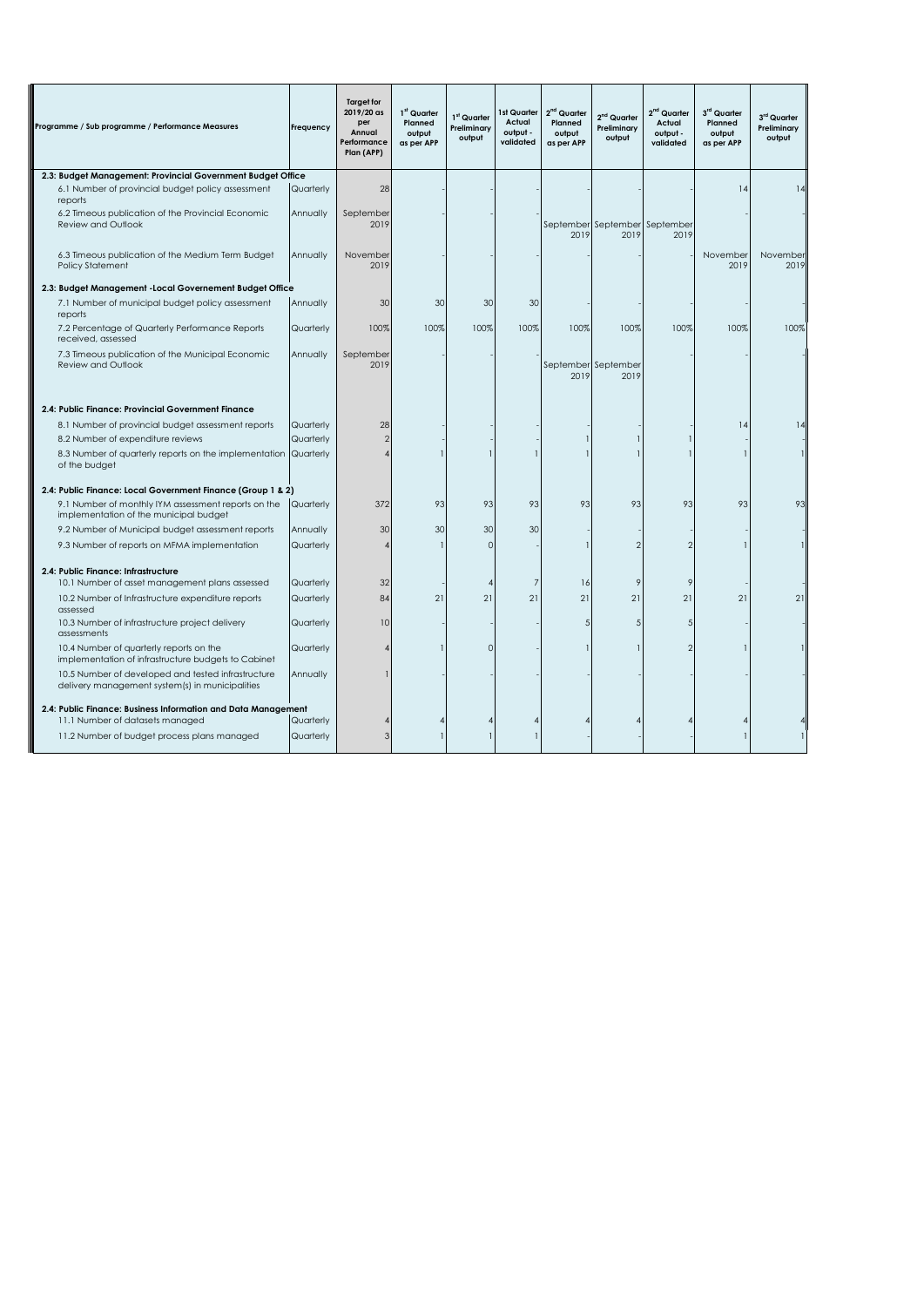| Programme / Sub programme / Performance Measures                                                                                                                               | Frequency | <b>Target for</b><br>2019/20 as<br>per<br>Annual<br>Performance<br>Plan (APP) | 1st Quarter<br>Planned<br>output<br>as per APP | 1st Quarter<br>Preliminary<br>output | 1st Quarter<br>Actual<br>output -<br>validated | $2nd$ Quarter<br>Planned<br>output<br>as per APP | 2 <sup>nd</sup> Quarter<br>Preliminary<br>output | 2 <sup>nd</sup> Quarter<br>Actual<br>output -<br>validated | 3rd Quarter<br>Planned<br>output<br>as per APP | 3 <sup>rd</sup> Quarter<br>Preliminary<br>output |
|--------------------------------------------------------------------------------------------------------------------------------------------------------------------------------|-----------|-------------------------------------------------------------------------------|------------------------------------------------|--------------------------------------|------------------------------------------------|--------------------------------------------------|--------------------------------------------------|------------------------------------------------------------|------------------------------------------------|--------------------------------------------------|
| Programme 3: Asset Management                                                                                                                                                  |           |                                                                               |                                                |                                      |                                                |                                                  |                                                  |                                                            |                                                |                                                  |
| 3.1: Programme Support<br>12.1 Number of quarterly performance reports for<br>Programme 3 - Asset Management submitted                                                         | Quarterly |                                                                               |                                                |                                      |                                                |                                                  |                                                  |                                                            |                                                |                                                  |
| 3.2: Supply Chain Management: Provincial Government                                                                                                                            |           |                                                                               |                                                |                                      |                                                |                                                  |                                                  |                                                            |                                                |                                                  |
| 13.1 Number of interventions performed to assist<br>departments with the continuous improvements of<br>their supply chain and asset management systems                         | Quarterly | 16                                                                            |                                                |                                      |                                                |                                                  | 5                                                | ŗ                                                          |                                                |                                                  |
| 13.2 Number of SCM/AM and SCM systems assessment<br>reports                                                                                                                    | Quarterly | 108                                                                           | 27                                             | 27                                   | 27                                             | 27                                               | 27                                               | 27                                                         | 27                                             | 27                                               |
| 13.3 Number of interventions for strategic sourcing<br>implementation                                                                                                          | Annually  |                                                                               |                                                |                                      |                                                |                                                  |                                                  |                                                            |                                                |                                                  |
| 13.4 Number of supplier engagement sessions held to<br>develop and educate suppliers                                                                                           | Quarterly |                                                                               |                                                | $\mathfrak{D}$                       | $\mathfrak{D}$                                 |                                                  |                                                  |                                                            |                                                |                                                  |
| 3.2: Supply Chain Management: Local Government<br>14.1 Number of municipal SCM and MAM Virtuous<br>Cycle assessment reports                                                    | Quarterly | 8                                                                             |                                                |                                      |                                                |                                                  | ₹                                                | ٩                                                          | 3                                              |                                                  |
| 14.2 Number of Municipal Districts assisted with<br>structured training interventions and capacity building                                                                    | Quarterly | 5                                                                             |                                                |                                      |                                                |                                                  |                                                  |                                                            |                                                |                                                  |
| 14.3 Number of Municipal Districts assisted with the<br>improvement of risk and internal control for SCM                                                                       | Quarterly | .5                                                                            |                                                |                                      |                                                |                                                  | 2                                                | 2                                                          |                                                |                                                  |
| 14.4 Number of Municipal Districts assisted with<br>Localisation                                                                                                               | Quarterly |                                                                               |                                                |                                      |                                                |                                                  | 0                                                | 2                                                          |                                                |                                                  |
| 3.3 Supporting and Interlinked Financial System                                                                                                                                |           |                                                                               |                                                |                                      |                                                |                                                  |                                                  |                                                            |                                                |                                                  |
| 15.1 Number of votes provided with user account<br>management service i.r.o. provincially operated<br>financial systems                                                        | Quarterly | 13                                                                            | 13                                             | 13                                   | 13                                             | 13                                               | 13                                               | 13                                                         | 13                                             | 13                                               |
| 15.2 Number of votes assisted with the data<br>maintenance planning and preparation of data i.r.o.<br>all provincially operated financial systems for migration<br>to the IFMS | Quarterly | 13                                                                            | 13                                             | 13                                   | 13                                             | 13                                               | 13                                               | 13                                                         | 13                                             | 13                                               |
| 15.3 Number of votes assisted in providing and<br>analysing data                                                                                                               | Quarterly | 13                                                                            | 13                                             | 13                                   | 13                                             | 13                                               | 13                                               | 13                                                         | 13                                             | 13                                               |
| Programme 4: Financial Governance<br>4.1 Programme Support                                                                                                                     |           |                                                                               |                                                |                                      |                                                |                                                  |                                                  |                                                            |                                                |                                                  |
| 16.1 Number of quarterly performance reports for<br>Programme 4 - Financial Governance submitted                                                                               | Quarterly |                                                                               |                                                |                                      |                                                |                                                  |                                                  |                                                            |                                                |                                                  |
| 4.2: Accounting services: Local Government Accounting<br>17.1 Number of Municipalities supported with the<br>accounting reporting framework                                    | Quarterly | 30                                                                            | 30                                             | 30                                   | 30                                             | 30                                               | 29                                               | 29                                                         | 30                                             | 30                                               |
| 17.2 Number of Reports submitted for TIME<br>engagements                                                                                                                       | Annually  | 30                                                                            |                                                |                                      |                                                |                                                  |                                                  |                                                            |                                                |                                                  |
| 17.3 Number of municipalities monitored and<br>supported with mSCOA implementation                                                                                             | Quarterly | 30                                                                            | 30                                             | 30                                   | 30                                             | 30                                               | 30                                               | 30                                                         | 30                                             | 29                                               |
| 17.4 Number of reports submitted for the MTEC<br>engagements                                                                                                                   | Annually  | 30                                                                            | 30                                             | 28                                   | 28                                             |                                                  |                                                  |                                                            |                                                |                                                  |